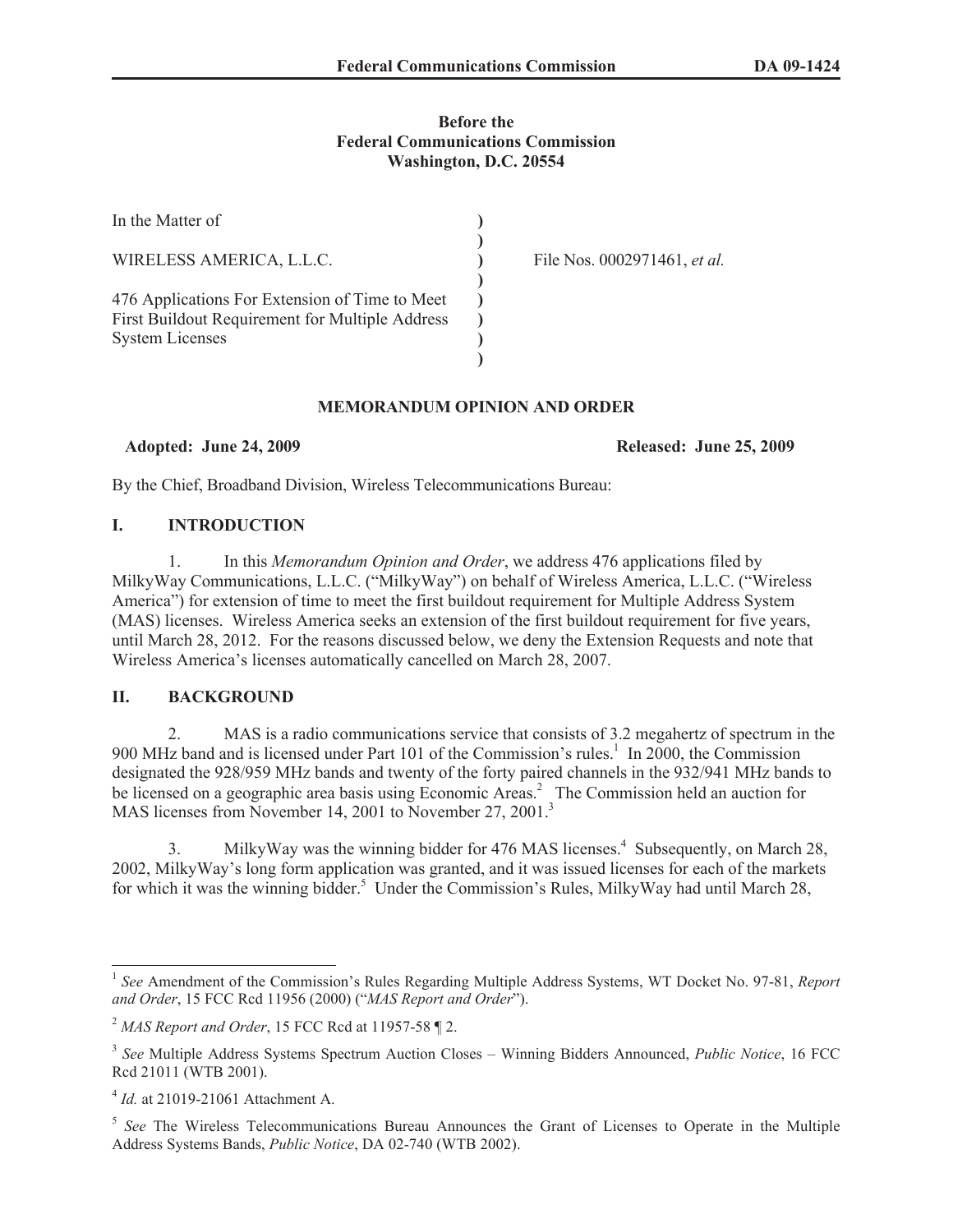2007, or five years after its licenses were granted, to either provide service to at least one-fifth of the population within its service area or demonstrate "substantial service."<sup>6</sup>

4. On April 5, 2006, MilkyWay and Wireless America filed an application to disaggregate 6.25 kilohertz of each of MilkyWay's licenses to Wireless America.<sup>7</sup> Wireless America made the following representations:

Wireless America contemplates the possible provision of a multitude of services, including utility (water, gas, electricity) monitoring; "Wireless DSL;" real time video surveillance and other security, police and public safety-related services; two-way telemetry; and other services on the spectrum at issue. At least initially, 6.25 kHz bandwidth should be sufficient to provide such service in most markets. In those markets where additional bandwidth is necessary, Wireless America, through this Application, is obtaining multiple 6.25 kHz authorizations and is confident that this will provide sufficient capacity for service, at least in the early years of operation.<sup>8</sup>

5. In connection with that application, MilkyWay and Wireless America certified that Wireless America would be responsible for meeting the construction requirements contained in Section 101.1325 of the Commission's Rules for each of the licenses.<sup>9</sup> The parties also requested a waiver of the filing fees associated with that application.<sup>10</sup> On December 15, 2006, the Office of Managing Director denied the request for waiver of filing fees.<sup>11</sup> Subsequently, MilkyWay and Wireless America paid the requisite filing fees. On January 26, 2007, the Disaggregation Application was granted.<sup>12</sup> On March 23, 2007, the parties consummated the disaggregation.<sup>13</sup>

6. On March 28, 2007, MilkyWay, on behalf of Wireless America, filed the Extension Applications.<sup>14</sup> The parties argue that their request would make the MAS construction requirements consistent with bands where the Commission has only imposed a construction requirement ten years after initial license grant.<sup>15</sup> They also complain about the length of time the Disaggregation Application was

<sup>8</sup> *Id.*, Exhibit 1, Description of Transaction and Public Interest Considerations at 1.

<sup>6</sup> *See* 47 C.F.R. § 101.1325(b).

<sup>&</sup>lt;sup>7</sup> File No. 0002561510 (filed Apr. 5, 2006) (Disaggregation Application).

<sup>9</sup> Disaggregation Application, Response to Schedule B, Item 7.

<sup>&</sup>lt;sup>10</sup> *Id.*, Request for Waiver of Filing Fees. Under 47 C.F.R. § 1.1117, applicants may file requests for waiver or deferral of application filing fees, which will be acted on by the Office of Managing Director. The Commission's Rules specify that "[t]he Commission will not be responsible for delays in acting upon these requests." 47 C.F.R. § 1.1117(e).

<sup>&</sup>lt;sup>11</sup> *See* Fee Decisions of the Managing Director Available to the Public, *Public Notice*, 22 FCC Rcd 2166 (OMD 2007).

<sup>&</sup>lt;sup>12</sup> See Wireless Telecommunications Bureau Assignment of License Authorization Applications, Transfer of Control of Licensee Applications, *De Facto* Transfer Lease Applications and Spectrum Manager Lease Notifications, Designated Entity Reportable Eligibility Event Applications, and Designated Entity Annual Reports Action, Report No. 2898, *Public Notice* (WTB rel. Jan. 31, 2007) at 3.

<sup>13</sup> *See* File No. 0002963915 (filed Mar. 23, 2007).

<sup>&</sup>lt;sup>14</sup> MilkyWay represented that it was filing the Extension Applications on behalf of Wireless America because the Universal Licensing System had not been updated to reflect Wireless America as the licensee of the spectrum at issue. *See* Extension Applications, Exhibit A – Request for an Extension of Deadline for Establishing Wireless America L.L.C.'s Compliance with Section 101.1325(b) (Exhibit A) at 1 n.1.

 $15$  Exhibit A at 1.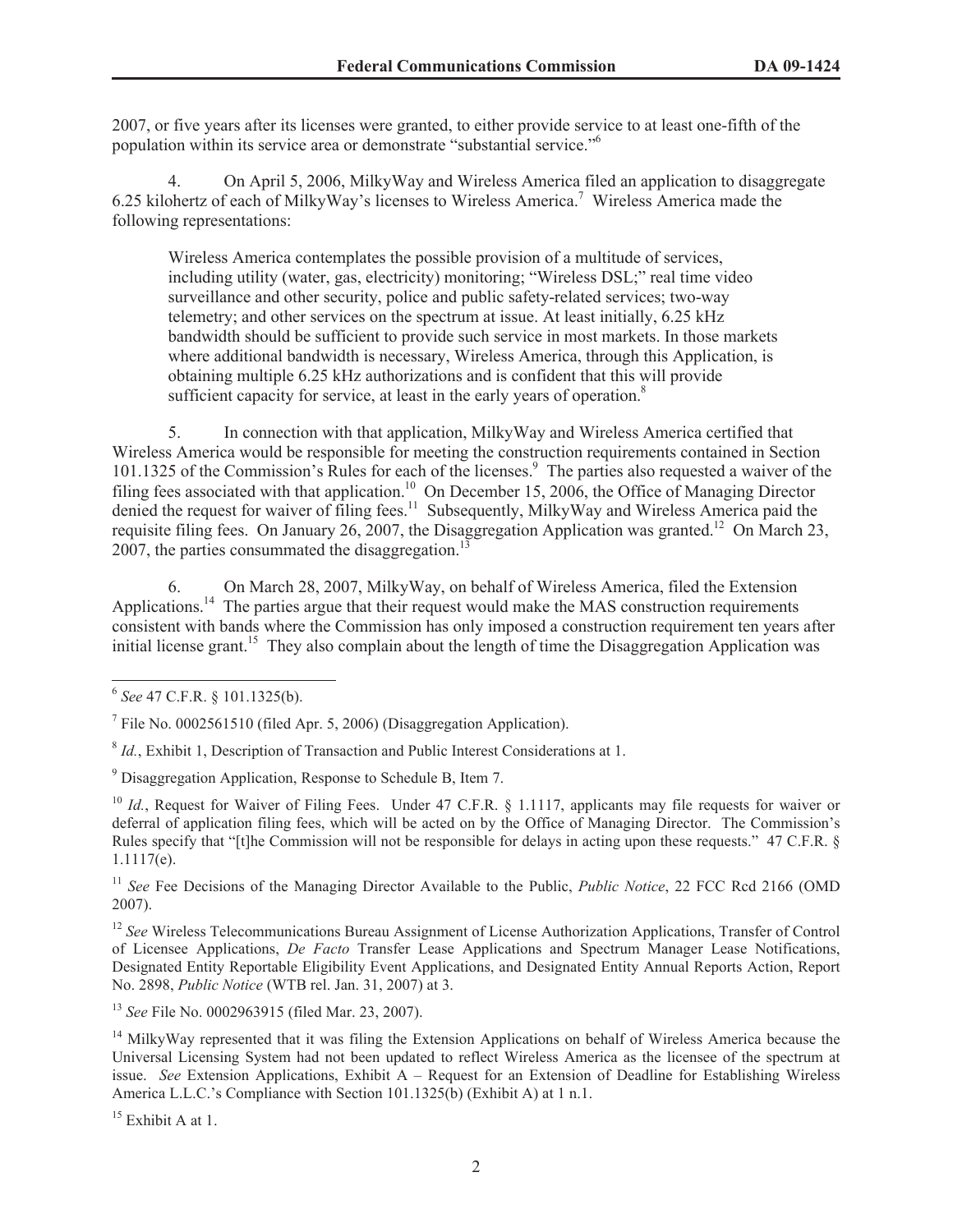pending before it was acted on.<sup>16</sup> The parties contend that the Commission has extended construction deadlines where deployment is not technically or economically feasible.<sup>17</sup> They cite the decisions to grant buildout extensions in the 220 MHz Phase II service,<sup>18</sup> the 900 MHz Specialized Mobile Radio licensees,<sup>19</sup> the former Interactive Video and Data Service,<sup>20</sup> and the former Multipoint Distribution Service.<sup>21</sup> MilkyWay and Wireless America also contend that while the Commission has encouraged licensees to move to 6.25 kilohertz technology, the Commission has held that 6.25 kilohertz channel width technology "'is not mature enough to warrant setting a migration schedule."<sup>22</sup> The Extension Applications are unopposed.

# **III. DISCUSSION**

7. MAS licensees may engage in terrestrial point-to-point and point-to-multi-point fixed and limited mobile operations.<sup>23</sup> The Commission determined that in order to meet the statutory requirement to include safeguards to protect the public interest in the use of spectrum, it would impose two buildout requirements on geographic area MAS licenses.<sup>24</sup> Within five years of license grant, geographic area MAS licensees were required to provide coverage to at least one-fifth of the population in their service areas or demonstrate substantial service.<sup>25</sup> At the end of the ten year period, licensees are required to make a continued showing of substantial service in each licensed area.<sup>26</sup> The Commission has defined "substantial service" as "service that is sound, favorable, and substantially above a level of mediocre service that just might minimally warrant renewal."<sup>27</sup> The Commission concluded that the coverage requirements it adopted were consistent with rules for other services and would "hinder warehousing, promote the rapid development of new technologies, and promote service to rural areas.<sup>28</sup>

8. Section 1.946 of the Commission's Rules provides that a request for extension of time to construct "may be granted if the licensee shows that failure to meet the construction deadline is due to involuntary loss of site or other causes beyond its control."<sup>29</sup> The rule prohibits granting extensions based

<sup>17</sup> *Id.* at 2.

<sup>21</sup> *Id.* at 4-5, *citing* Extension of the Five-Year Build-Out Period For BTA Authorization Holders in the Multipoint Distribution Service, *Memorandum Opinion and Order*, 16 FCC Rcd 12593 (MMB 2001).

<sup>22</sup> *Id.* at 3-4, *citing* FCC Addresses Rules for Private Land Mobile Radio Systems to Transition to 6.25 kHz Narrowband Technology, *News Release* (Mar. 22, 2007).

<sup>23</sup> *See* 47 C.F.R. § 101.1307.

<sup>28</sup> *Id.*

 $29$  47 C.F.R. § 1.946(e)(1).

<sup>16</sup> *Id.*

<sup>18</sup> *Id.* at 2-3, *citing* Request of Warren C. Havens for Waiver or Extension of The Five-Year Construction Requirement For 220 MHz Service Phase II Economic Area and Regional Licensees, *et al.*, *Memorandum Opinion and Order*, 19 FCC Rcd 12994 (WTB 2004).

<sup>19</sup> *Id.* at 3, *citing* FCI 900, Inc. Expedited Request For 3-Year Extension Of 900 MHz Band Construction Requirements, *et al.*, *Memorandum Opinion and Order*, 16 FCC Rcd 11072 (WTB 2001).

<sup>&</sup>lt;sup>20</sup> *Id.* at 4, *citing* Requests by Interactive Video and Data Service Lottery Winners to Waive the March 28, 1997 Construction Deadline, *Order*, 12 FCC Rcd 3181 (1997).

<sup>24</sup> *MAS Report and Order*, 15 FCC Rcd at 11994 ¶ 94, *citing* 47 U.S.C. § 309(j)(3).

<sup>25</sup> *Id.*, *see also* 47 C.F.R. § 101.1325(b).

<sup>26</sup> *Id.*, *see also* 47 C.F.R. § 101.1325(b).

 $^{27}$  *Id.*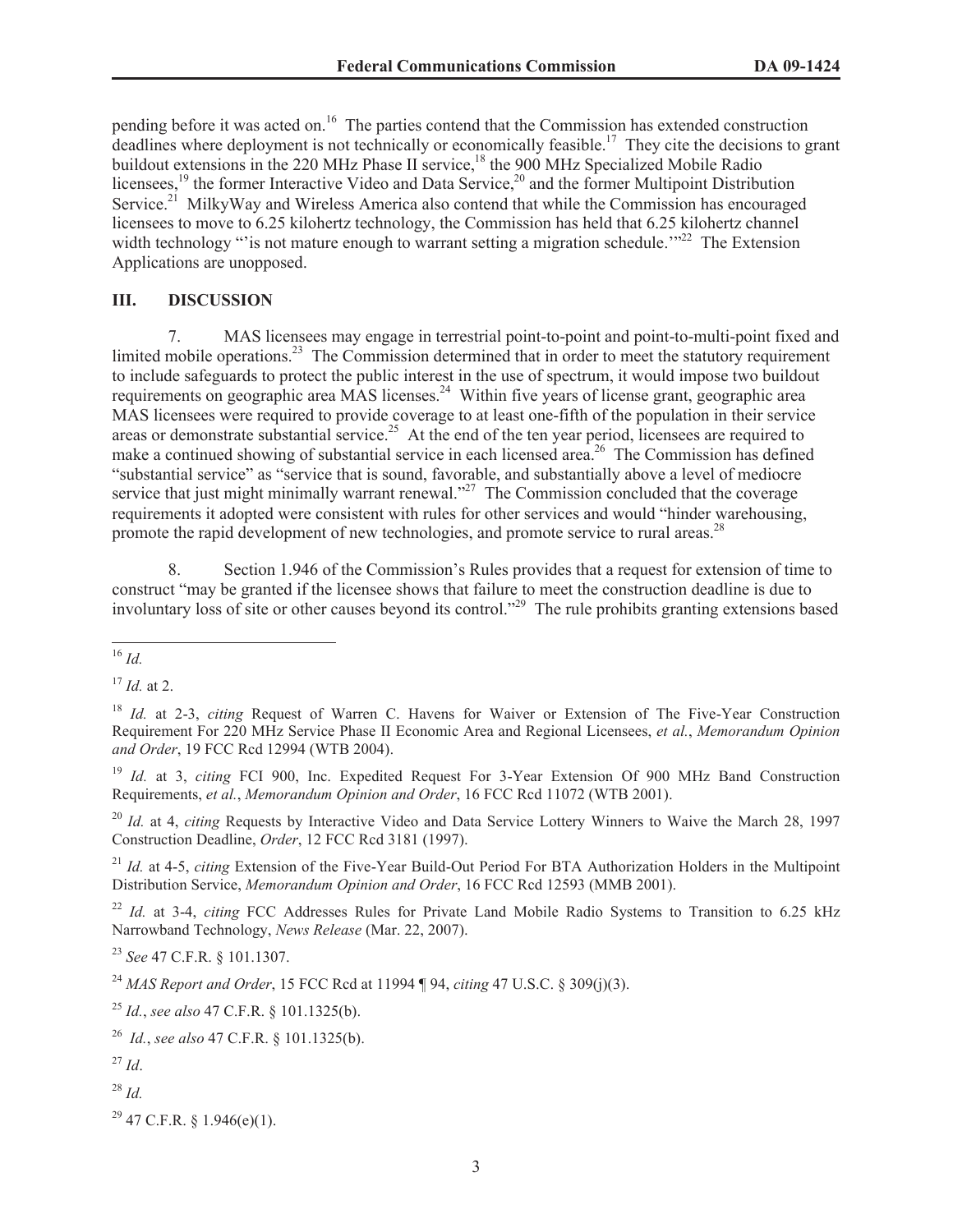on a failure to obtain financing, failure to obtain an antenna site, failure to order equipment, or because of a transfer of control of the licensee.<sup>30</sup>

9. We conclude that Wireless America has failed to justify an extension of time to meet the first construction requirement. Specifically, we conclude that Wireless America's failure to meet the buildout deadline was attributable to factors wholly within its control. While Wireless America now claims that it is unable to construct a viable system in a 6.25 kilohertz channel,<sup>31</sup> it applied to obtain through disaggregation just this size channel less than a year before the construction deadline, asserting that it could provide a variety of services in this amount of spectrum.<sup>32</sup> Indeed, Wireless America was sufficiently confident of its ability to provide service that it voluntarily agreed to assume the buildout obligations for all of MilkyWay's licenses at the risk of losing its licenses.<sup>33</sup> Notably, Wireless America does not indicate that it has taken any actions aimed at meeting its construction obligations. It offers no evidence of the efforts it made to search for equipment or to develop workable equipment, either before or after it acquired the licenses in question. Under these circumstances, we conclude that Wireless America's failure to meet its buildout deadline was a consequence of its voluntary business decision to acquire a 6.25 kilohertz channel close to the buildout deadline and to assume buildout obligations on MilkyWay's 476 MAS licenses. "[I]n its licensing of various wireless telecommunications services, the Commission has repeatedly ruled that business decisions made by licensees which ultimately prove misguided should not influence Commission determinations made in the course of managing the spectrum.<sup>334</sup> In this case, we conclude that Wireless America's voluntary business decisions led directly to the situation in which it now finds itself, and that an extension of the construction deadline is not justified.

10. Wireless America's situation is readily distinguishable from the cases it cites. In the cases it cites, there were systemic problems throughout the services that affected all licensees.<sup>35</sup> With respect to MAS, there is no evidence that any such systemic problems exist. Other MAS licensees have

 $30\,47$  C.F.R. § 1.946(e)(2), (3).

 $31$  Exhibit A at 2.

<sup>&</sup>lt;sup>32</sup> Disaggregation Application, Exhibit 1, Description of Transaction and Public Interest Considerations at 1.

<sup>&</sup>lt;sup>33</sup> Disaggregation Application, Response to Schedule B, Item 7.

<sup>&</sup>lt;sup>34</sup> See Bristol MAS Partners, Request for Extension of Time in which to Construct and Place into Operation Multiple Address System Stations WPJF864 through WPJF870, *Order*, 14 FCC Rcd 5007, 5009 (WTB PSPWD 1999) (denying a request for extension of time to construct where the construction delays resulted from business decisions and therefore could not be attributed to causes beyond the licensee's control).

<sup>&</sup>lt;sup>35</sup> See Request of Warren C. Havens for Waiver or Extension of The Five-Year Construction Requirement For 220 MHz Service Phase II Economic Area and Regional Licensees, *et al.*, *supra* (extension granted where equipment manufacturers stopped making equipment for band and "the small amount of narrowband spectrum in noncontiguous blocks has presented unique challenges . . ."); FCI 900, Inc., *supra* (record showed that future of band was digital voice equipment and extension would help all licensees overcome near-term lack of digital 900 MHz voice equipment); Interactive Video and Data Service Lottery Winners to Waive the March 28, 1997 Construction Deadline, *supra* (extension appropriate where Commission was in process of reviewing buildout and service rules); Extension of the Five-Year Build-Out Period For BTA Authorization Holders in the Multipoint Distribution Service, *supra* (two year extension would allow licensees to take advantage of recent rule changes and provide broadband service).